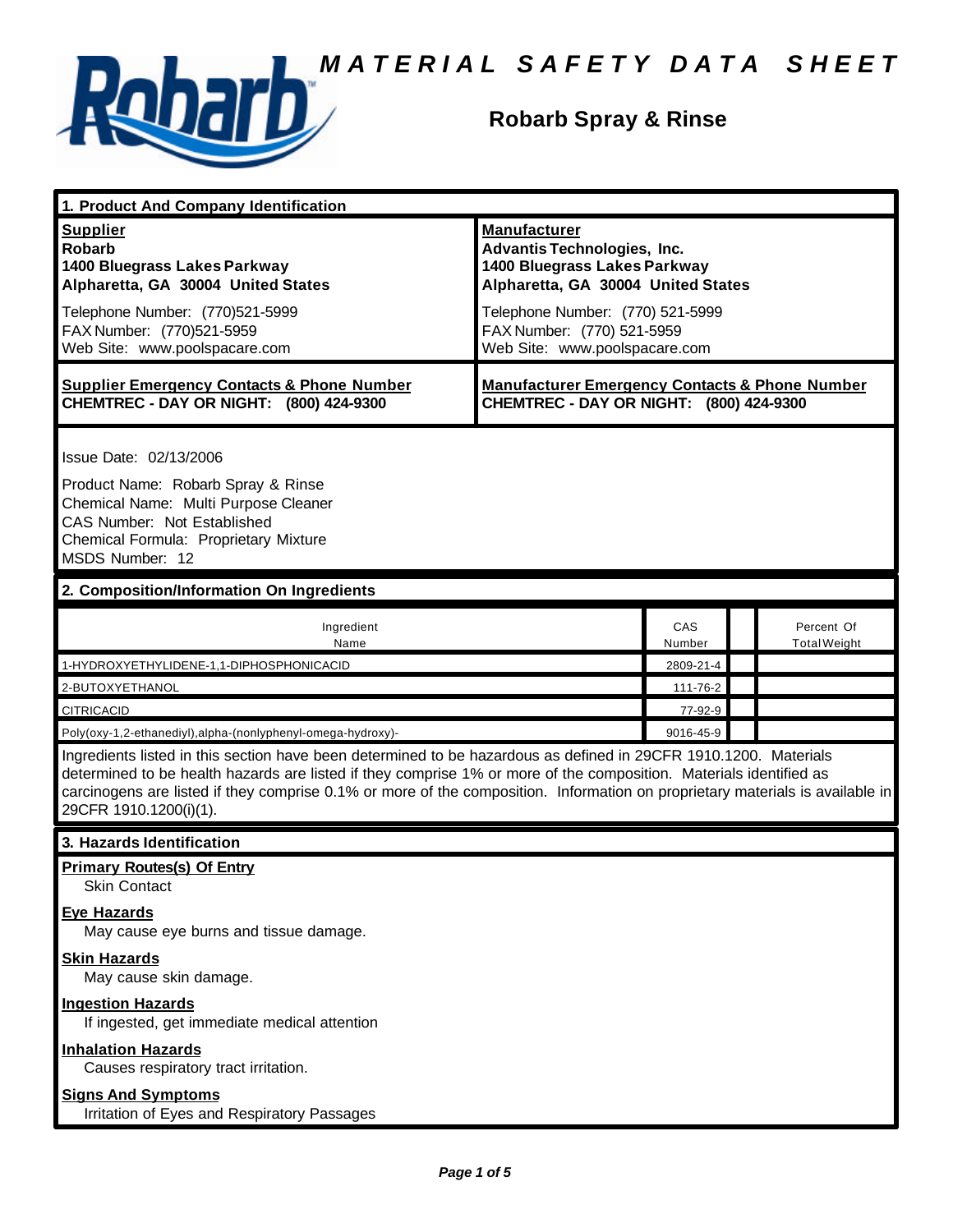# **Robarb Spray & Rinse**

| <b>First Aid (Pictograms)</b>                                                                                                                                                                          |
|--------------------------------------------------------------------------------------------------------------------------------------------------------------------------------------------------------|
|                                                                                                                                                                                                        |
| 4. First Aid Measures                                                                                                                                                                                  |
| Eye<br>In case of contact, hold eyelids apart and immediately flush eyes with plenty of water for at least 15 minutes. Get<br>medical attention immediately.                                           |
| <b>Skin</b><br>In case of contact, immediately flush skin with soap and plenty of water. Get medical attention immediately if<br>irritation (redness, rash, blistering) develops and persists.         |
| Ingestion<br>Give Milk, Egg Whites of Baking Soda Immediately. Drink large amounts of water. Contact a physician or poison<br>control.                                                                 |
| <b>Inhalation</b><br>If inhaled, remove to fresh air. Consult a physician. If breathing is difficult, give oxygen.                                                                                     |
| <b>Fire Fighting (Pictograms)</b>                                                                                                                                                                      |
|                                                                                                                                                                                                        |
| 5. Fire Fighting Measures                                                                                                                                                                              |
| Flash Point: 150 °F                                                                                                                                                                                    |
| <b>Extinguishing Media</b><br>In case of fire, use water spray (fog) foam, dry chemical, or CO2.                                                                                                       |
| <b>Fire Fighting Instructions</b><br>Firefighters should wear self-contained breathing apparatus and full protective gear.                                                                             |
| 6. Accidental Release Measures                                                                                                                                                                         |
| Clean up spill immediately. Contain and/or absorb spill with inert material (e.g. sand, vermiculite). Flush spill area with<br>water. Use appropriate containers to avoid environmental contamination. |

## **Handling & Storage (Pictograms)**



## **7. Handling And Storage**

## **Handling And Storage Precautions**

Keep out of reach of children. Store material in a cool and dry place.

## **Work/Hygienic Practices**

Use safe chemical handling procedures suitable for the hazards presended by this material.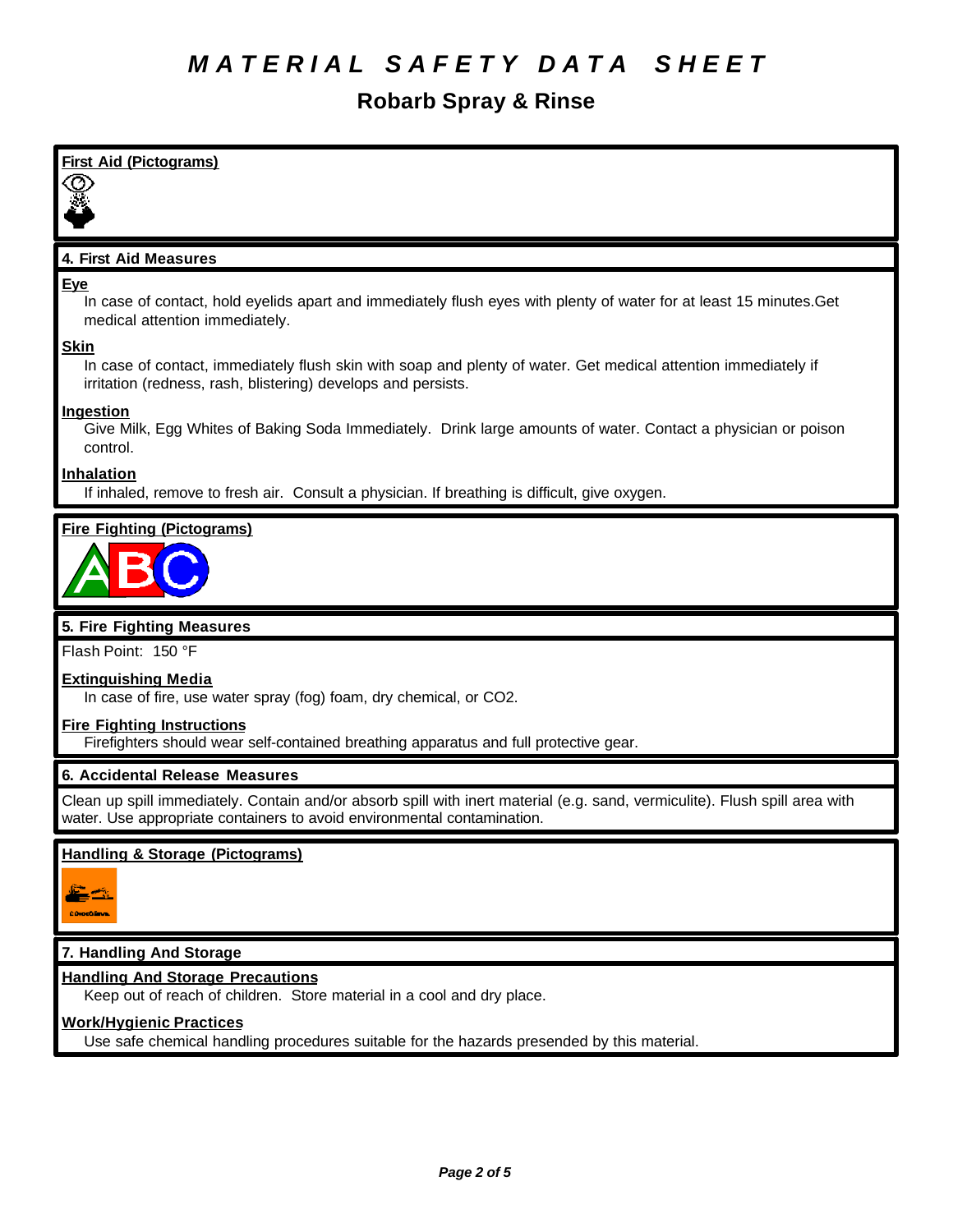## **Robarb Spray & Rinse**

**Protective Clothing (Pictograms)**



#### **8. Exposure Controls/Personal Protection**

#### **Engineering Controls**

Local exhaust acceptable. Special exhaust not required

#### **Eye/Face Protection**

Safety glasses with side shields or goggles.

#### **Skin Protection**

Chemical-resistant gloves.

#### **Respiratory Protection**

General room ventilation is normally adequate.

#### **Ingredient(s) - Exposure Limits**

2-BUTOXYETHANOL ACGIH TLV-TWA 20 ppm (Skin) OSHA PEL-TWA 50 ppm (Skin)

#### **9. Physical And Chemical Properties**

**Appearance** Clear liquid

#### **Odor**

Detergent

Chemical Type: Mixture Physical State: Liquid Melting Point: n/a °F Boiling Point: 215 °F Specific Gravity: 1.138 Molecular Weight: NOT DETERMINED Percent Volitales: NOT DETERMINED Vapor Pressure: 17 Vapor Density: 0.6 pH Factor: 1-3 Solubility: SOLUBLE IN WATER Evaporation Rate: 16.0 Corrosive

#### **10. Stability And Reactivity**

Stability: STABLE Hazardous Polymerization: WILL NOT OCCUR

#### **Conditions To Avoid (Stability)**

Avoid contact with strong acids and alkalis

## **Incompatible Materials**

Acids and Alkalis

## **Hazardous Decomposition Products**

Oxides of carbon, nitrogen, aldehydes,ketones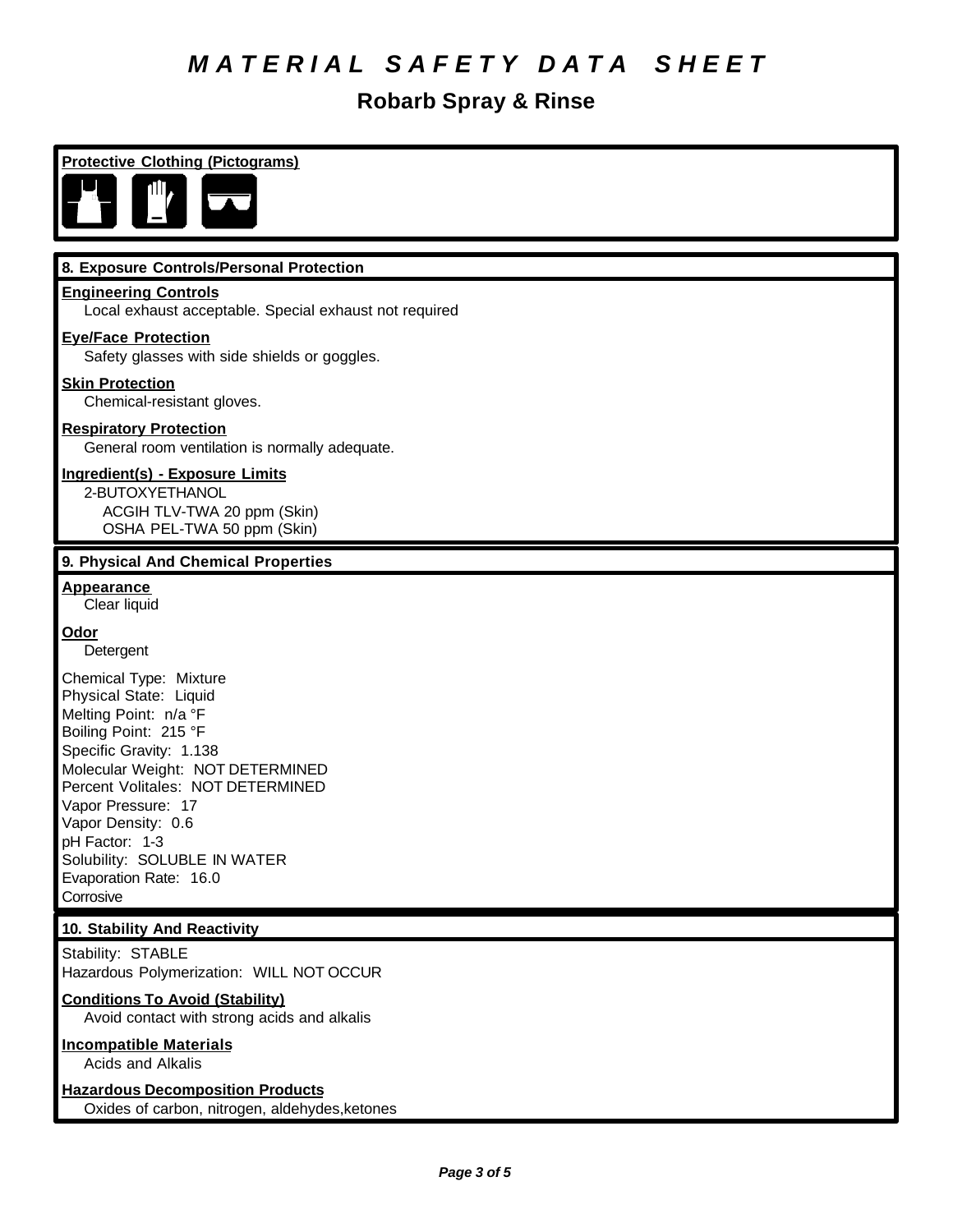# **Robarb Spray & Rinse**

| 11. Toxicological Information                                                                                                                                                                                                                      |  |  |
|----------------------------------------------------------------------------------------------------------------------------------------------------------------------------------------------------------------------------------------------------|--|--|
| <b>Acute Studies</b><br>Concentrated product corrosive to skin and mucous membranes                                                                                                                                                                |  |  |
| 12. Ecological Information                                                                                                                                                                                                                         |  |  |
| No Data Available                                                                                                                                                                                                                                  |  |  |
| 13. Disposal Considerations                                                                                                                                                                                                                        |  |  |
| Refer to applicable local, state and federal regulations as well as industry standards.                                                                                                                                                            |  |  |
| 14. Transport Information                                                                                                                                                                                                                          |  |  |
| <b>Proper Shipping Name</b><br>Corrosive Liquid, Acidic, Organic, N.O.S. (1-Hydroxyethylidene-1,1-Diphosphonic Acid)                                                                                                                               |  |  |
| <b>Hazard Class</b><br>8, PGIII (<=4L Consumer Commodity ORM-D)                                                                                                                                                                                    |  |  |
| <b>DOT Identification Number</b><br><b>UN3265</b>                                                                                                                                                                                                  |  |  |
| <b>Additional Shipping Paper Description</b><br>North American Emergency Response Guide No.153<br>Not regulated by DOT for ground shipments [see exception for material corrosive to steel/aluminum 49CFR<br>173.154(d)].                          |  |  |
| 15. Regulatory Information                                                                                                                                                                                                                         |  |  |
| Ingredient(s) - U.S. Regulatory Information<br>2-BUTOXYETHANOL<br>SARA Title III - Section 313 Form "R"/TRI Reportable Chemical<br>SARA - Acute Health Hazard<br>SARA - Chronic Health Hazard<br>SARA - Fire Hazard                                |  |  |
| <b>Ingredient(s) - State Regulations</b><br>2-BUTOXYETHANOL<br>New Jersey - Workplace Hazard<br>New Jersey - Environmental Hazard<br>Pennsylvania - Workplace Hazard<br>Massachusetts - Hazardous Substance<br>New York City - Hazardous Substance |  |  |
| <b>NFPA</b><br><b>HMIS</b>                                                                                                                                                                                                                         |  |  |
| 2 <sup>1</sup><br><b>HEALTH</b><br>$\mathbf 1$<br><b>FLAMMABILITY</b><br>$\overline{1}$<br><b>REACTIVITY</b><br>$\mathbf 1$<br>D<br><b>PERSONAL</b><br><b>PROTECTION</b>                                                                           |  |  |
| 16. Other Information                                                                                                                                                                                                                              |  |  |

**Revision/Preparer Information MSDS Preparer: JHW**